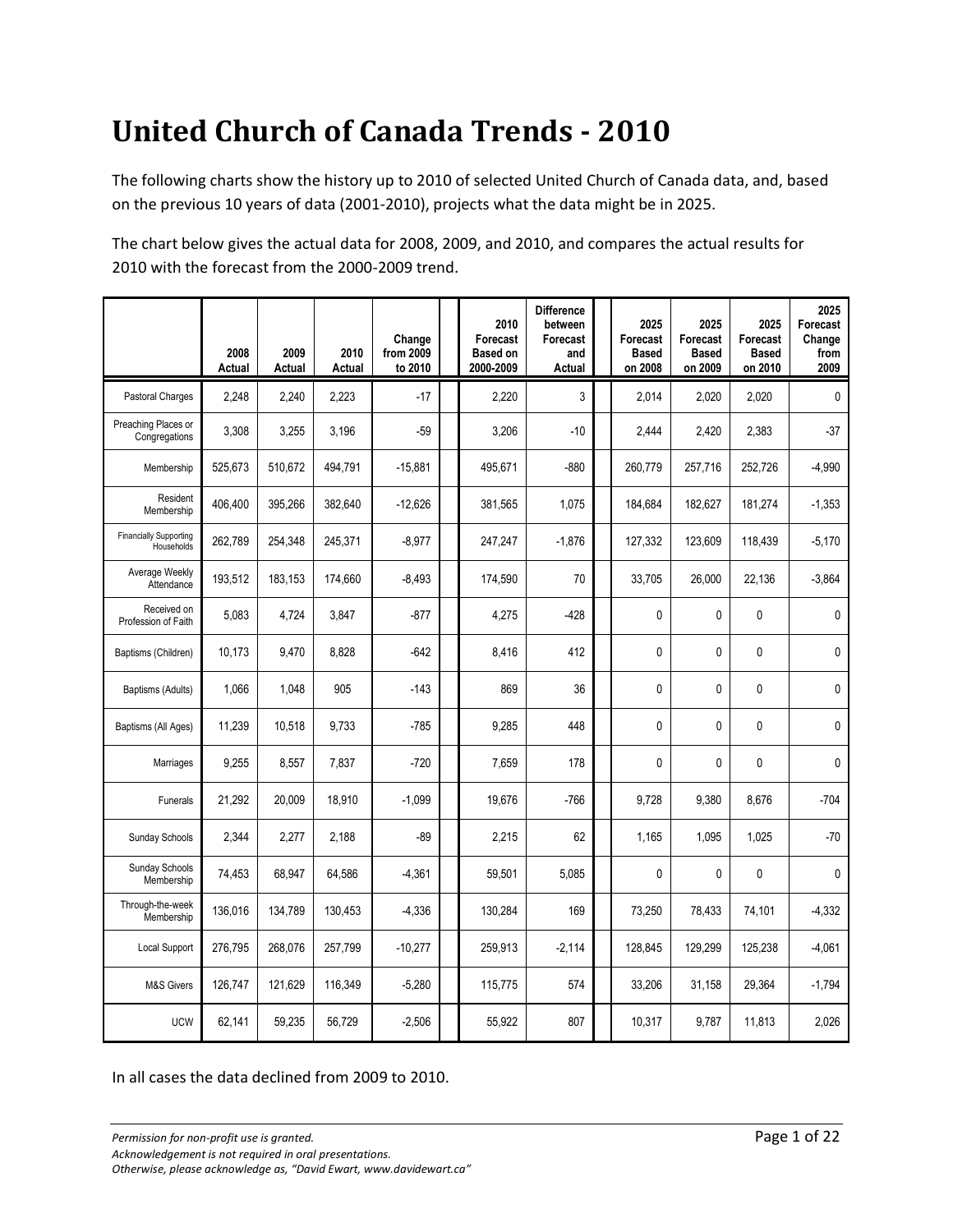## **United Church Pastoral Charges**

As of December 31, 2010 the number of United Church Pastoral Charges was 2,223.

If the trend for the past 10 years continues unchanged, the number of Pastoral Charges in 2025 will be 2,020.

This will be a loss of 203 or 9% of 2010 Pastoral Charges.

Note: This data indicates the resilience of Pastoral Charges, especially when compared with the other data that follows. Urban and suburban areas where amalgamations are more feasible may experience higher rates of decline.

Note: I have only been able to record data for the number of Pastoral Charges beginning in 1945.



*TREND r 2 = 0.989*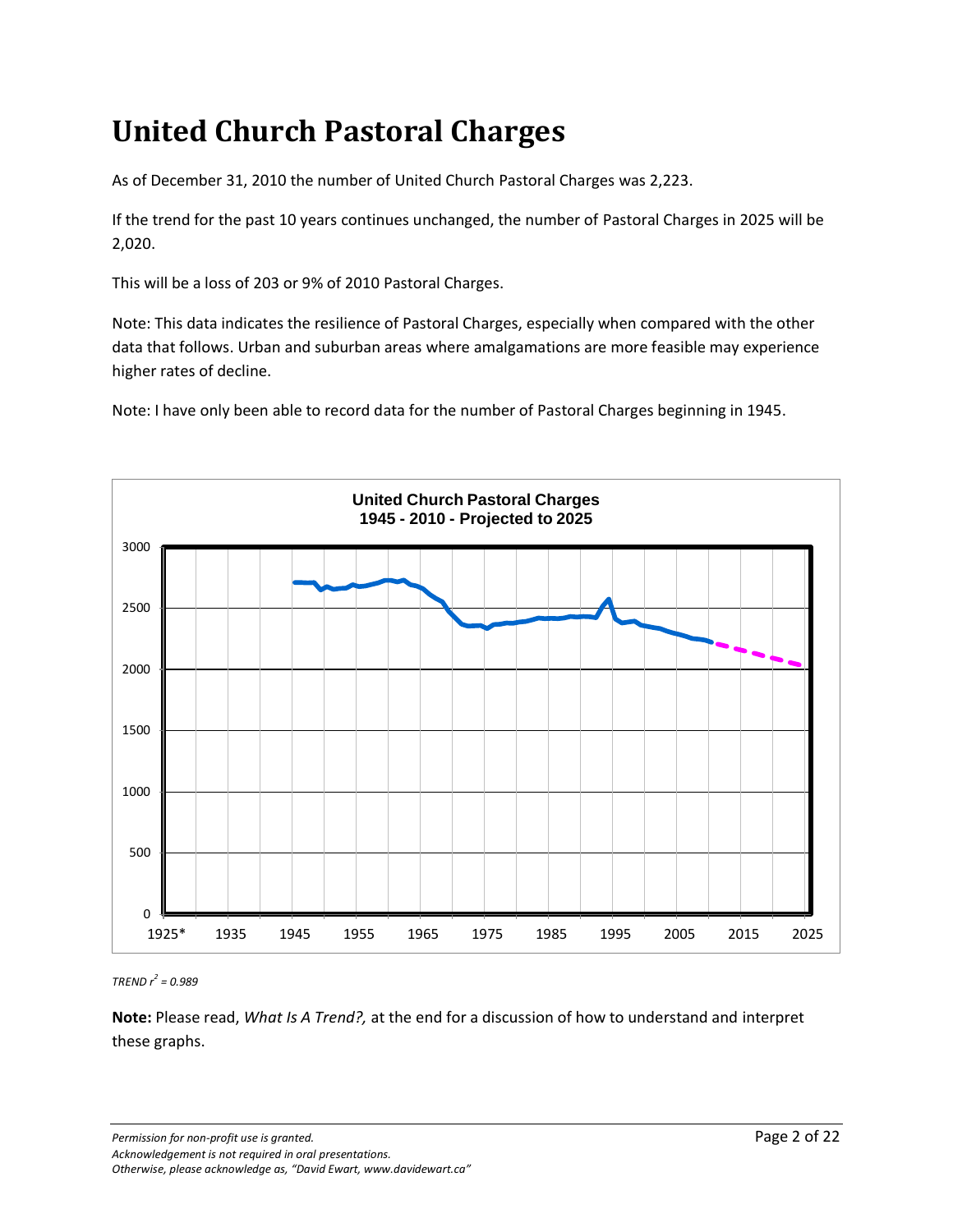# **United Church Congregations**

As of December 31, 2010 the number of United Church Congregations (or Preaching Places) was 3,196.

If the trend for the past 10 years continues unchanged, the number of Congregations in 2025 will be 2,383.

This will be a loss of 813 or 25% of 2010 Congregations.

Note: The rate of decline of Congregations is much higher than that for Pastoral Charges. The result is that more Pastoral Charges have fewer Congregations, and more Pastoral Charges have part-time Ministers.



*TREND r 2 = 0.999*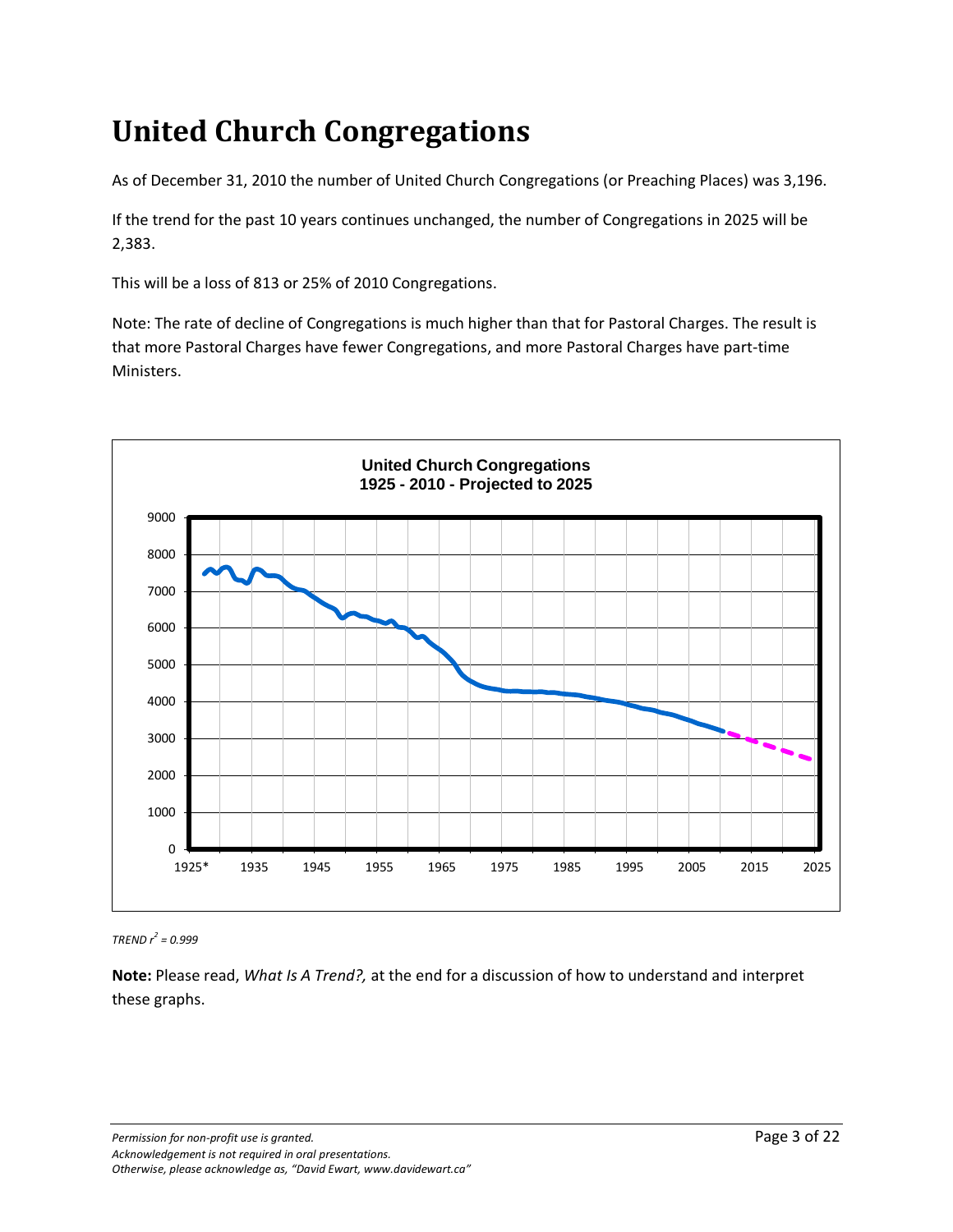## **United Church Membership**

As of December 31, 2010 United Church Total Membership (Resident and Non-Resident) was 494,791.

If the trend for the past 10 years continues unchanged, Membership in 2025 will be 252,726.

This will be a loss of 242,065 or 49% of 2010 Members.

Note: The decline of Membership is much higher than the decline of Pastoral Charges and Congregations. This results in many Congregations having significantly fewer Members.



*TREND r 2 = 0.999*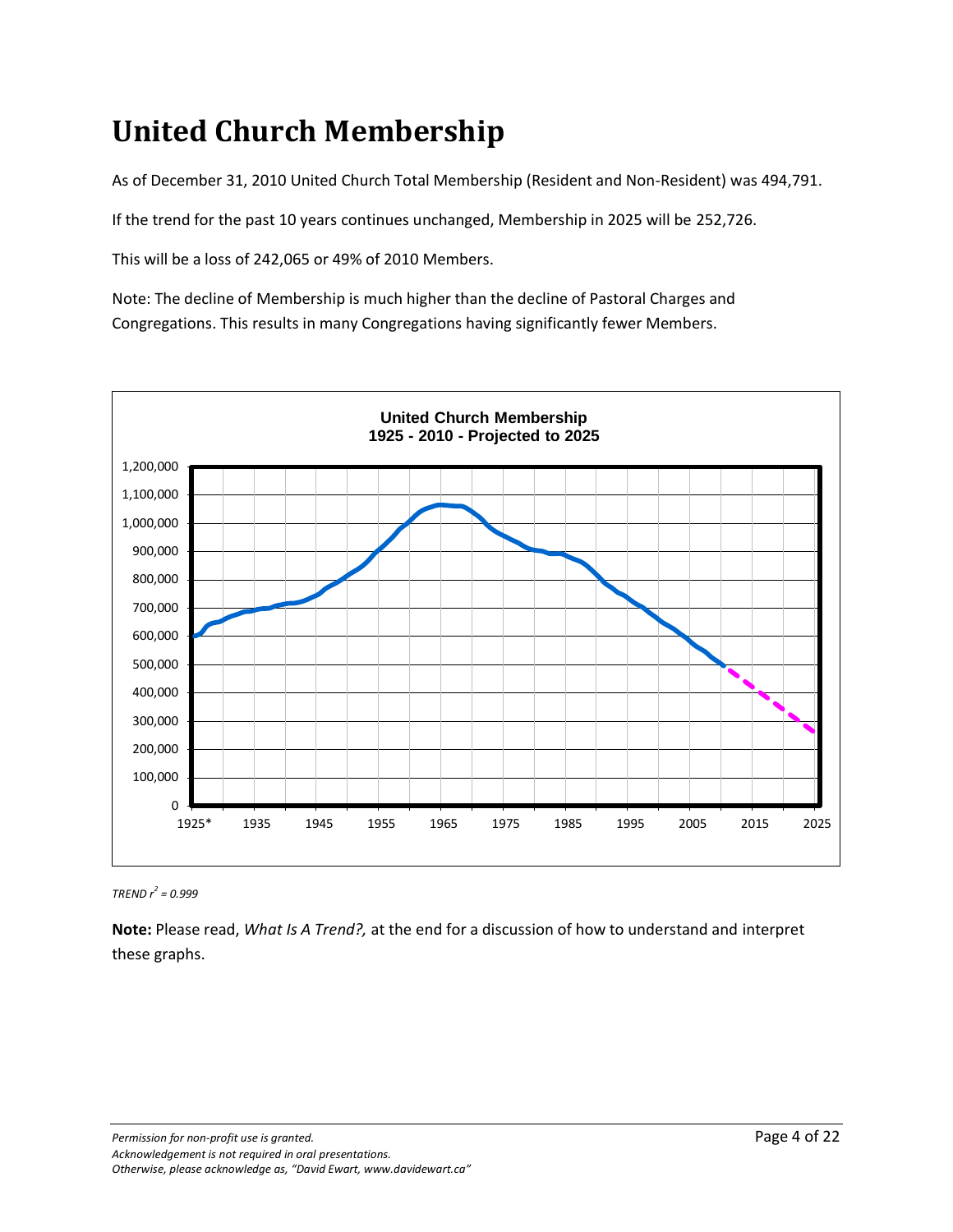## **United Church Resident Membership**

As of December 31, 2010 United Church Total Resident Membership (i.e., not counting Non-Resident Members) was 382,640.

If the trend for the past 10 years continues unchanged, Resident Membership in 2025 will be 181,274.

This will be a loss of 201,366 or 53% of 2010 Resident Members.

Note: The decline of Resident Membership is much higher than the decline of Pastoral Charges and Congregations. This results in many Congregations having significantly fewer Resident Members.



*TREND r 2 = 0.999*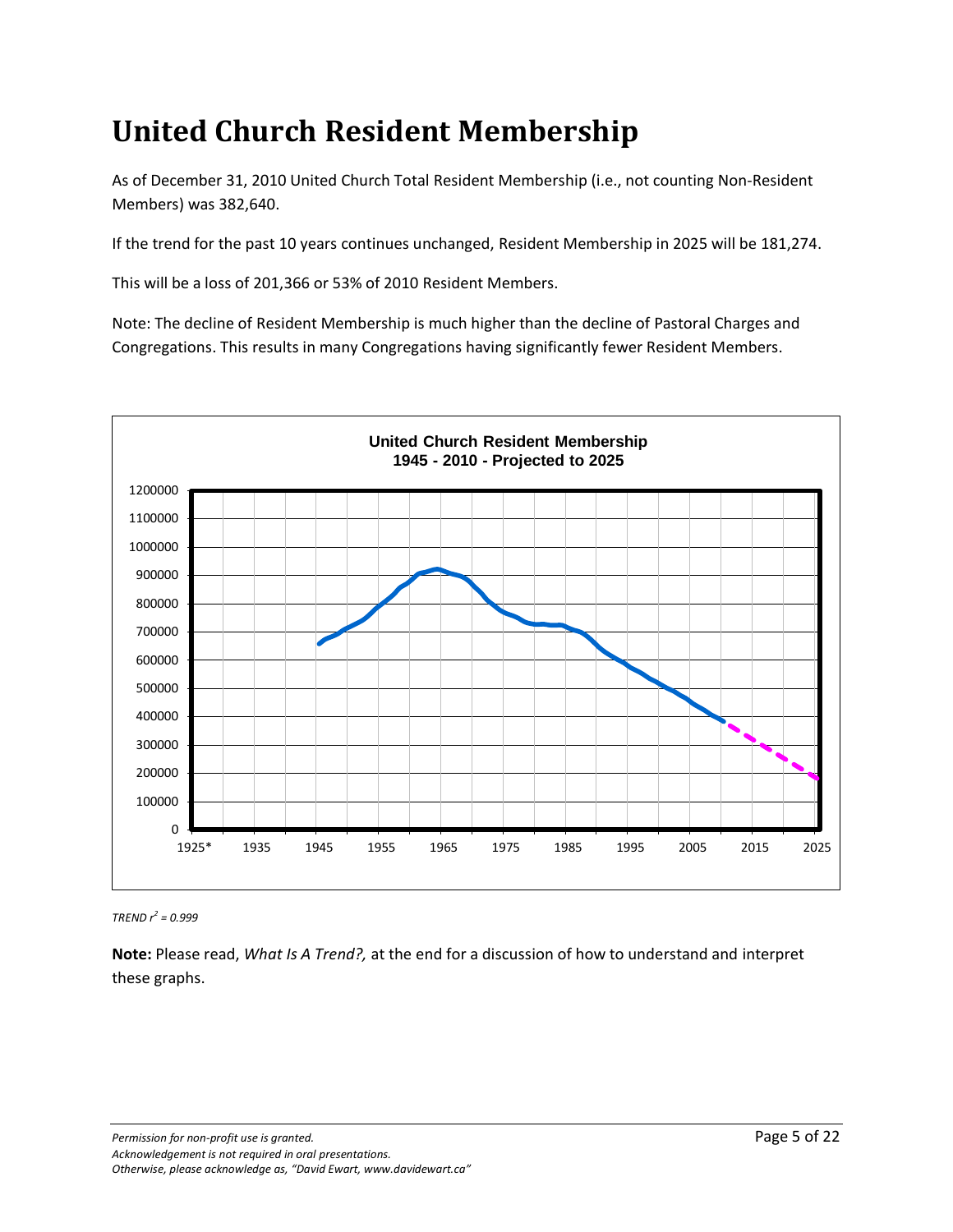#### **United Church Average Weekly Attendance**

As of December 31, 2010, the Average Weekly Attendance was 174,660.

If the trend for the past 10 years continues unchanged, Attendance in 2025 will be 22,136.

This will be a loss of 152,524 or 87% of the number attending church in 2010.

Note: Average Weekly Attendance is declining much faster than the number of Congregations. This results in many Congregations having significantly lower Attendance.

Note: The Average Weekly Attendance was nationally recorded beginning in 1977.



*TREND r 2 = 0.999*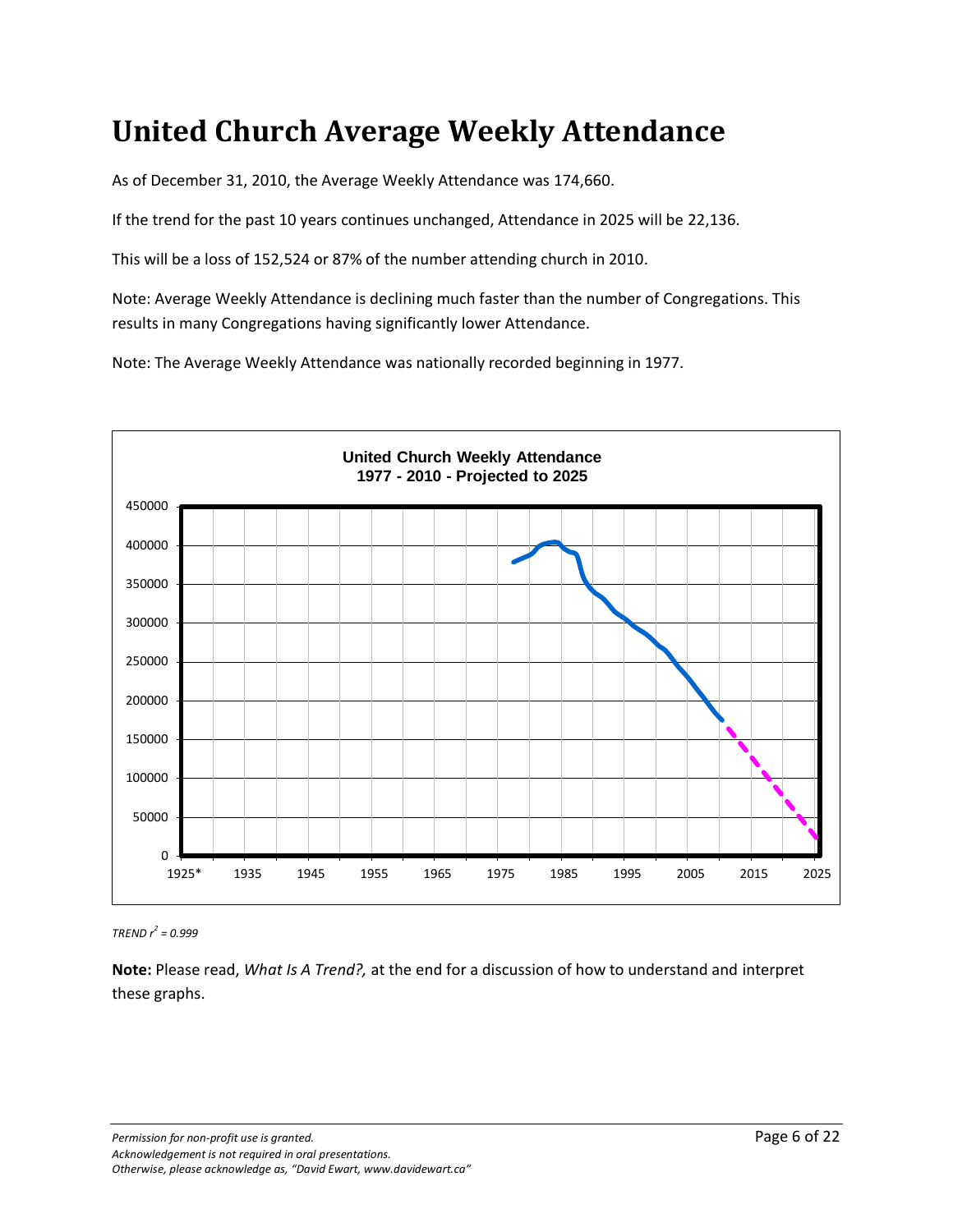## **United Church Financially Supporting Households**

As of December 31, 2010, the number of Financially Supporting Households was 245,371.

If the trend for the past 10 years continues unchanged, the number of Supporting Households in 2025 will be 118,439.

This will be a loss of 126,932 or 52% of the number of Supporting Households in 2010.

Note: The number of Financially Supporting Households is declining much faster than the number of Congregations. This results in Congregations having significantly lower Supporting Households.

Note: The number of Financially Supporting Households was nationally recorded beginning in 1981.



*TREND r2 = 0.999*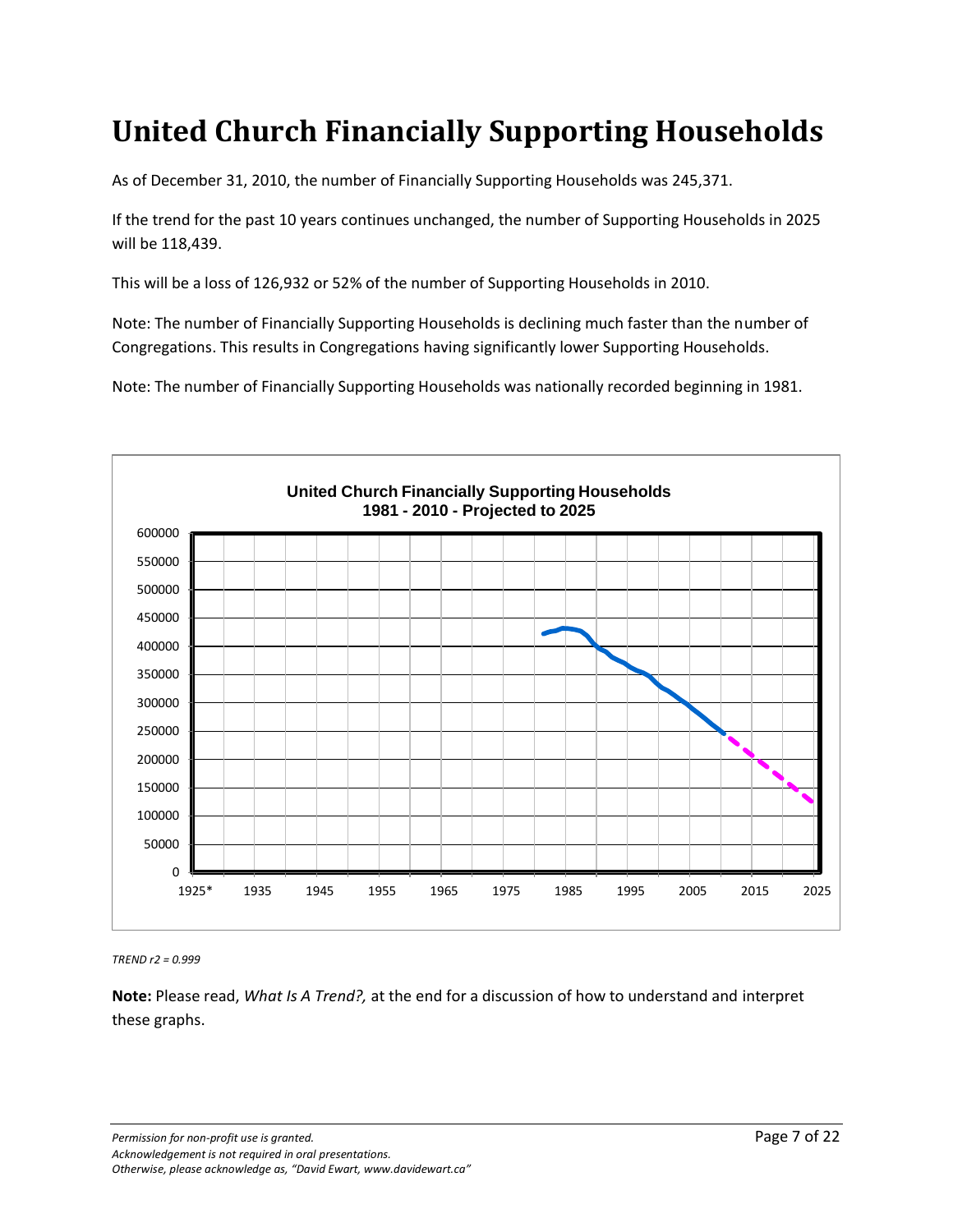#### **United Church Identified Givers to Local Expenses**

As of December 31, 2010, the number of Identified Givers to Local Expenses was 257,799.

If the trend for the past 10 years continues unchanged, the number of Local Givers in 2025 will be 125,238.

This will be a loss of 132,561 or 51% of the number of Local Givers in 2010.

Note: The number of Local Givers is declining much faster than the number of Congregations. This results in Congregations having significantly lower Local Givers.

Note: The number of Identified Givers to Local Expenses was nationally recorded beginning in 1962.



*TREND r2 = 0.999*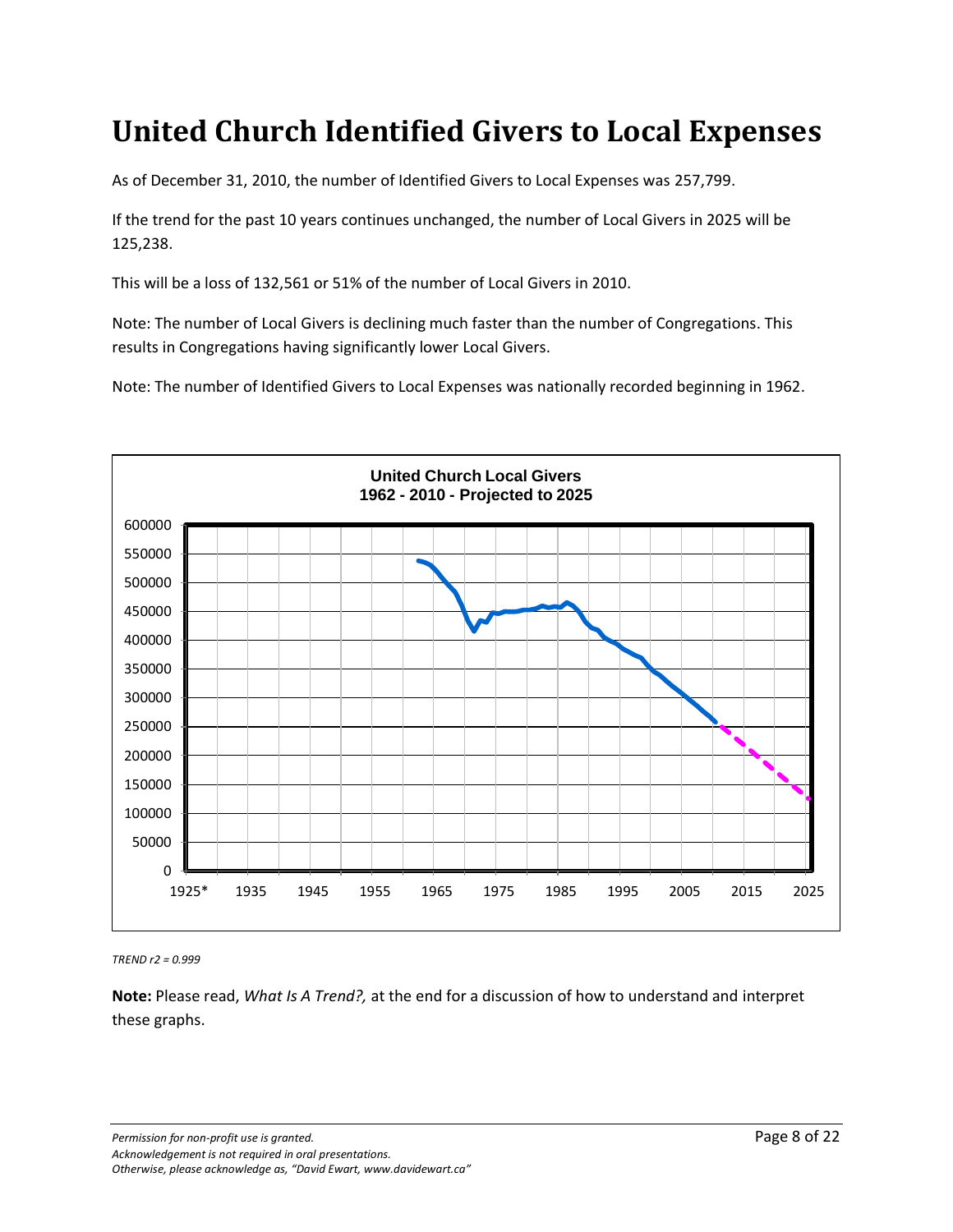#### **United Church Identified Givers to the M&S Fund**

As of December 31, 2010, the number of Identified Givers to the M&S Fund was 116,349.

If the trend for the past 10 years continues unchanged, the number of M&S Givers in 2025 will be 29,364.

This will be a loss of 86,985 or 75% of the number of M&S Givers in 2010.

Note: The number of Identified Givers to the M&S Fund is declining much faster than the number of Congregations. This results in Congregations having significantly lower M&S Givers.

Note: The number of Identified Givers to the M&S Fund was nationally recorded beginning in 1962.



*TREND r2 = 0.998*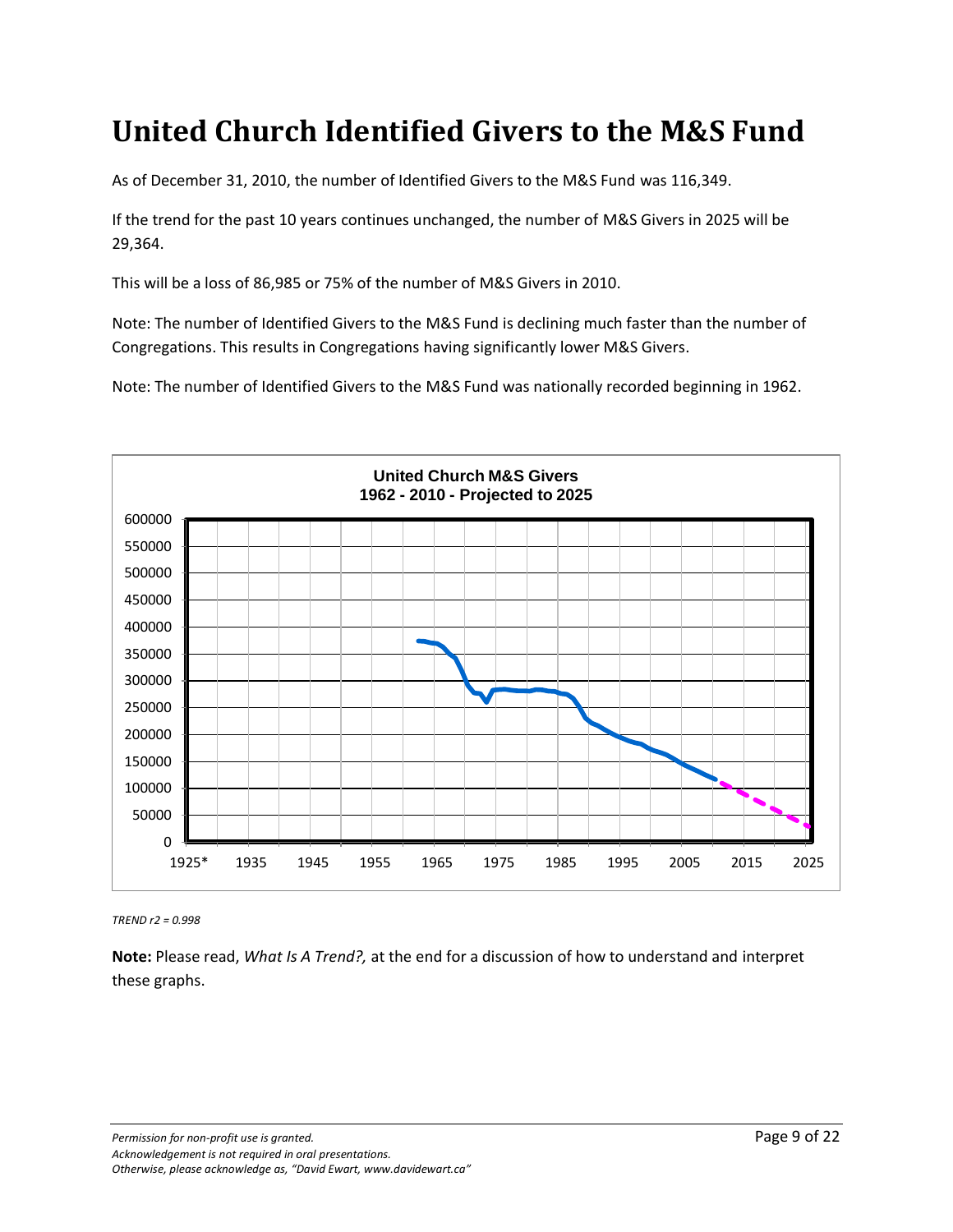# **United Church New Members Received by Profession of Faith**

As of December 31, 2010, the total New Members received by Profession of Faith (that is, those who have never been members of any church before) was 3,847.

If the trend for the past 10 years continues unchanged, the number of New Members in 2019 will be zero.

This will be a loss of 3,847 or 100% of the New Members Received in 2010.



*TREND r <sup>2</sup>= 0.995*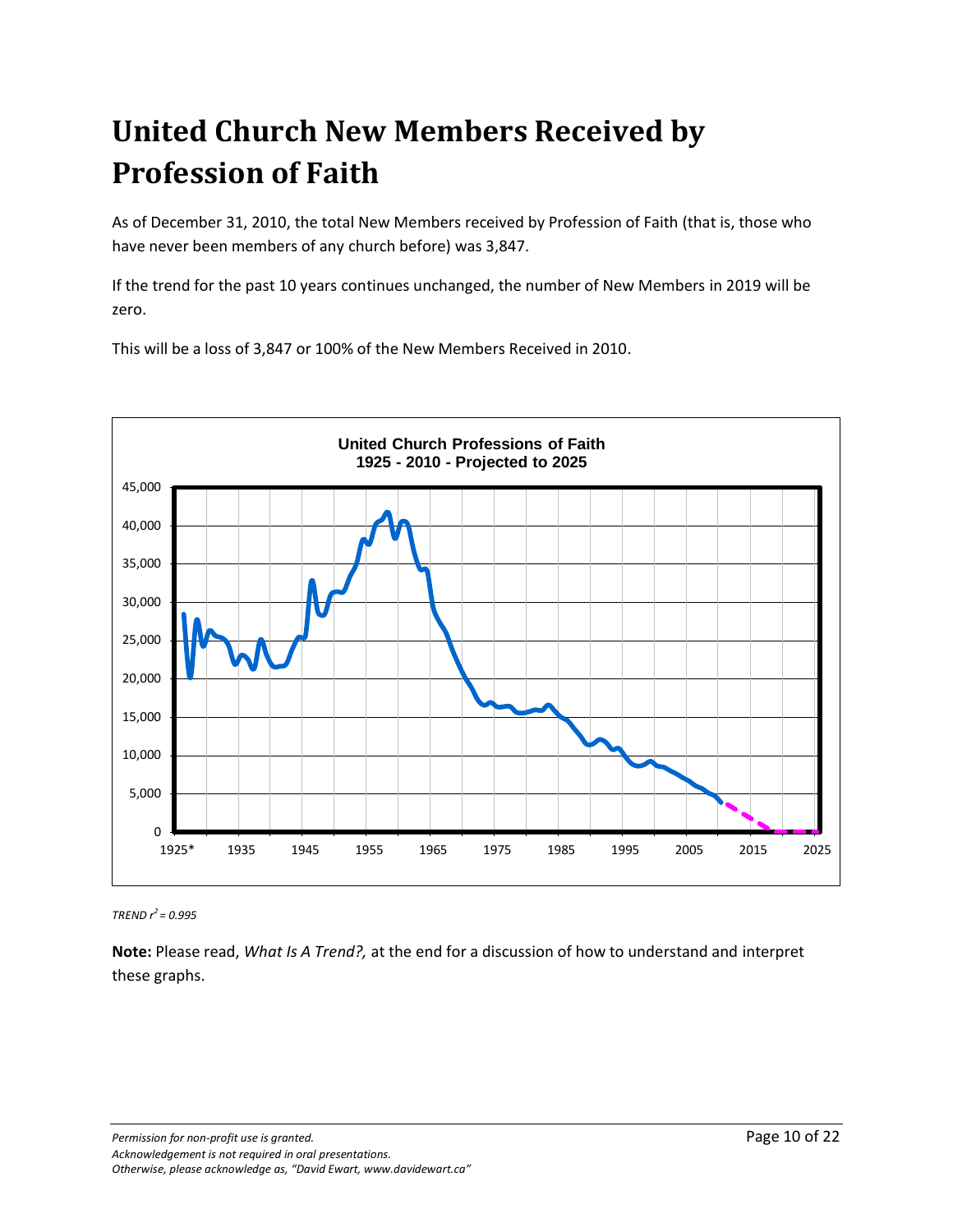## **United Church Sunday School Membership**

As of December 31, 2010, United Church Sunday School Membership was 64,586.

If the trend for the past 10 years continues unchanged, Sunday School Membership in 2019 will be zero.

This will be a loss 64,586 or 100% of the Sunday School Membership in 2010.



*TREND r 2 = 0.993*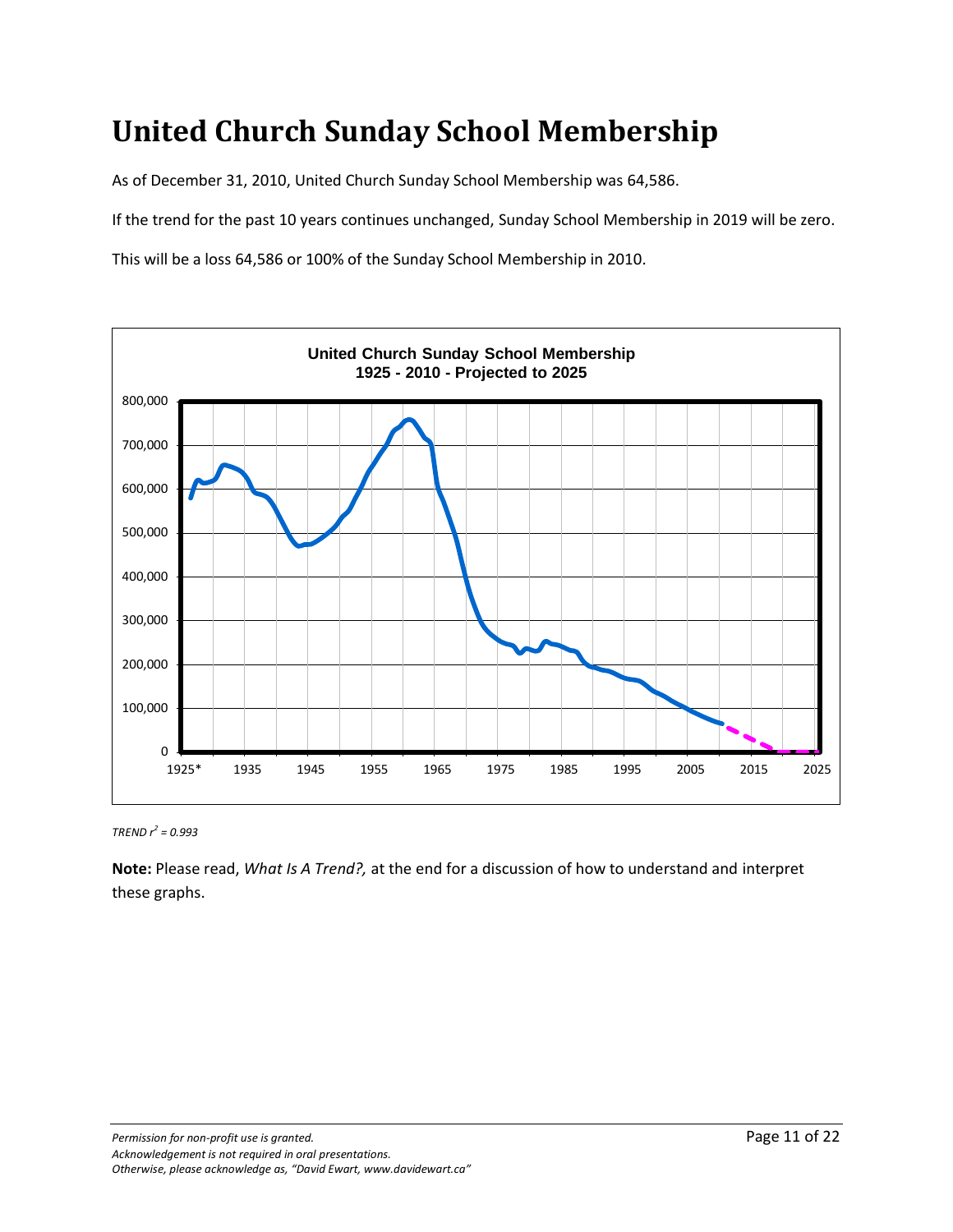## **United Church Sunday Schools**

As of December 31, 2010, the number of United Church Sunday Schools was 2,188.

If the trend for the past 10 years continues unchanged, the number of Sunday Schools in 2025 will be 1,025.

This will be a loss 1,163 or 53% of the number of Sunday Schools in 2010.

Note: The rate of decline of Sunday School Membership is much higher than that for Sunday Schools. The result is Sunday Schools with significantly fewer members.



*TREND r 2 = 0.994*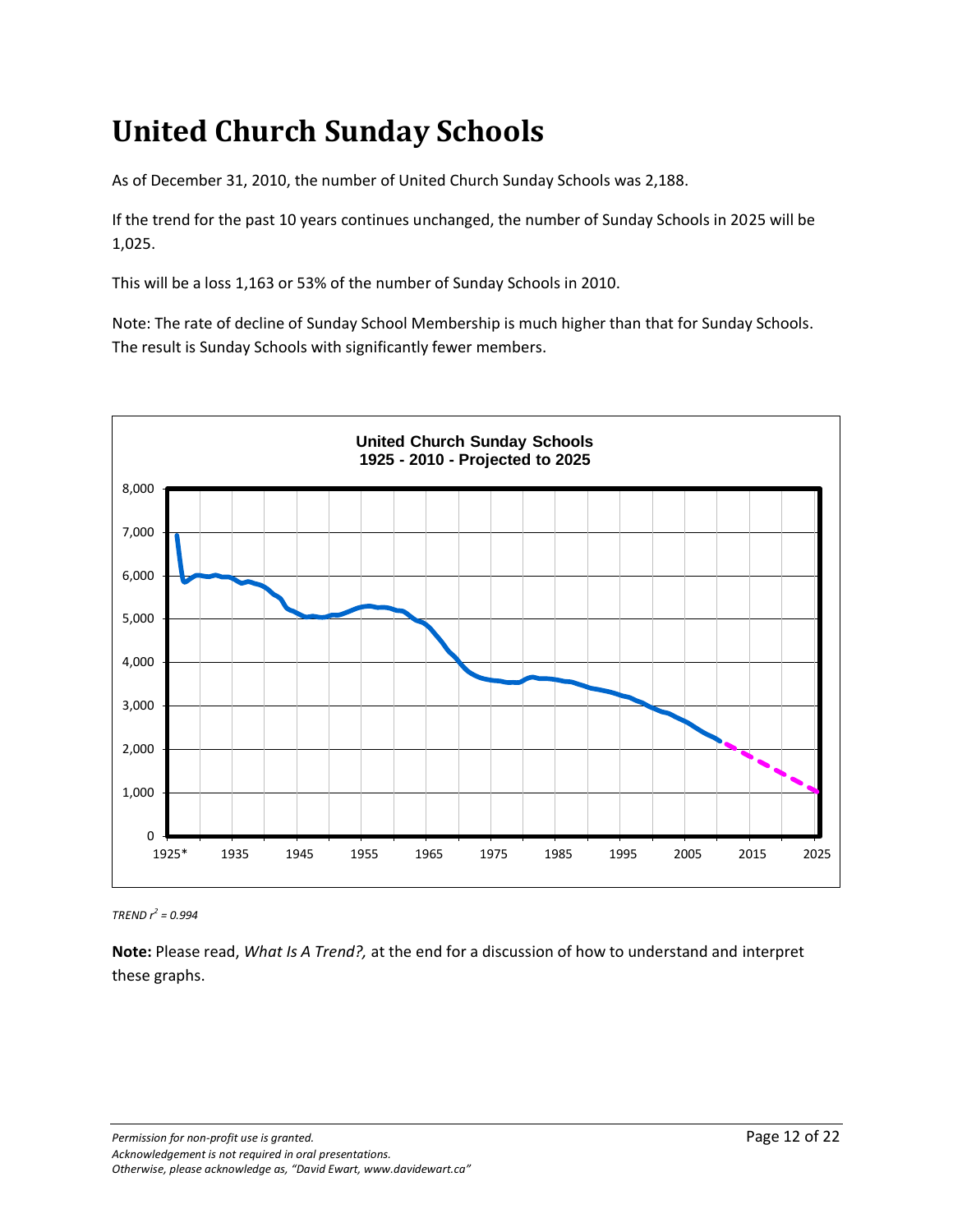#### **United Church Through-the-Week Membership**

As of December 31, 2010, United Church Through-the-Week Organizations Membership was 130,453.

If the trend for the past 10 years continues unchanged, Through-the-Week Membership in 2025 will be 74,101.

This will be a loss 56,352 or 43% of the Through-the-Week Membership in 2010.



*TREND r 2 = 0.984*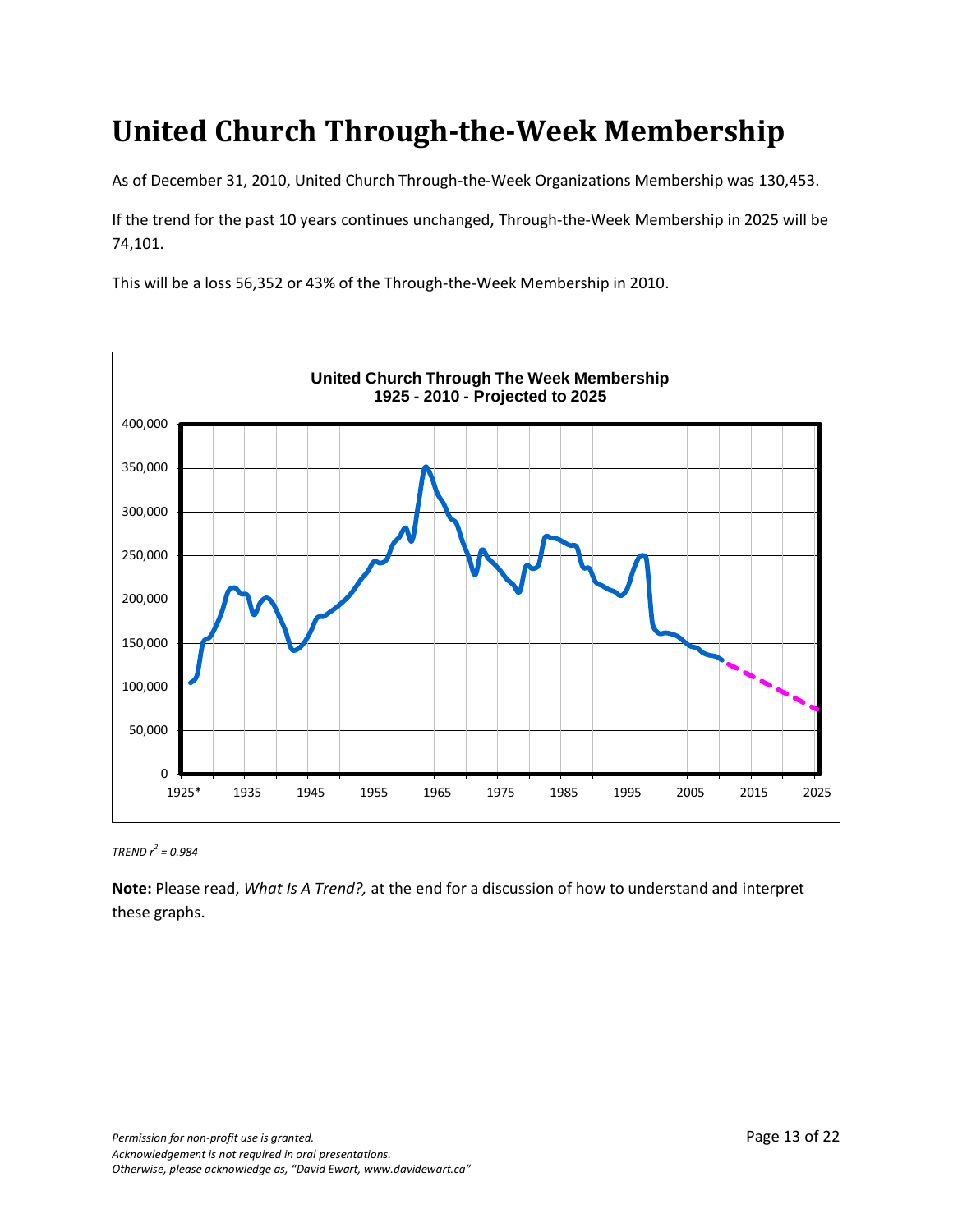# **United Church Baptisms (All Ages)**

As of December 31, 2010, the total of all Baptisms was 9,733.

If the trend for the past 10 years continues unchanged, the total of all Baptisms in 2024 will be zero.

This will be a loss of 9,733 or 100% of the Baptisms (All Ages) in 2010.



*TREND r 2 = 0.990*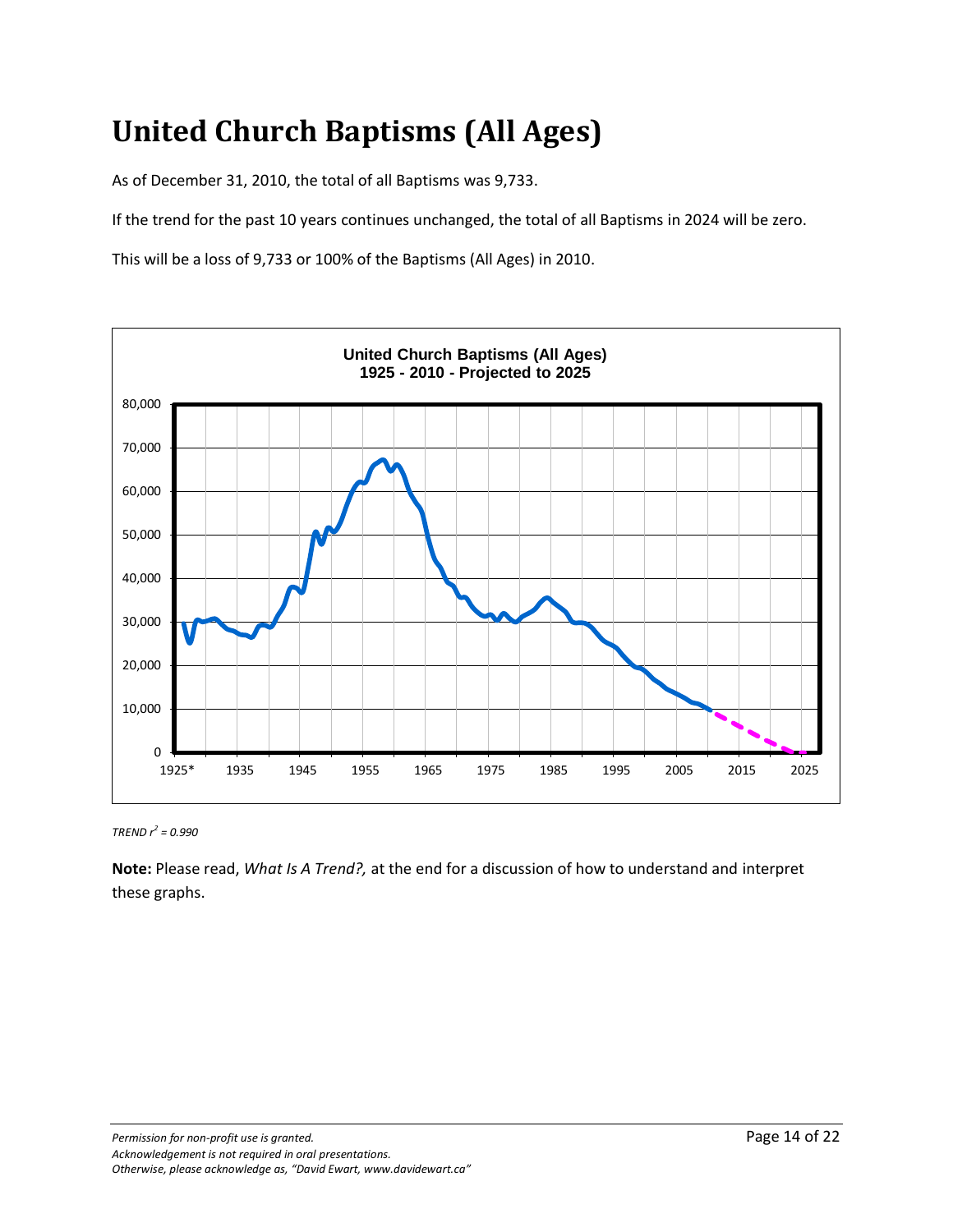# **United Church Baptisms (Children)**

As of December 31, 2010, the total of all Baptisms (Children) was 8,828.

If the trend for the past 10 years continues unchanged, the number of Baptisms (Children) in 2024 will be zero.

This will be a loss of 8,828 or 100% of the Baptisms (Children) in 2010.



*TREND r 2 = 0.986*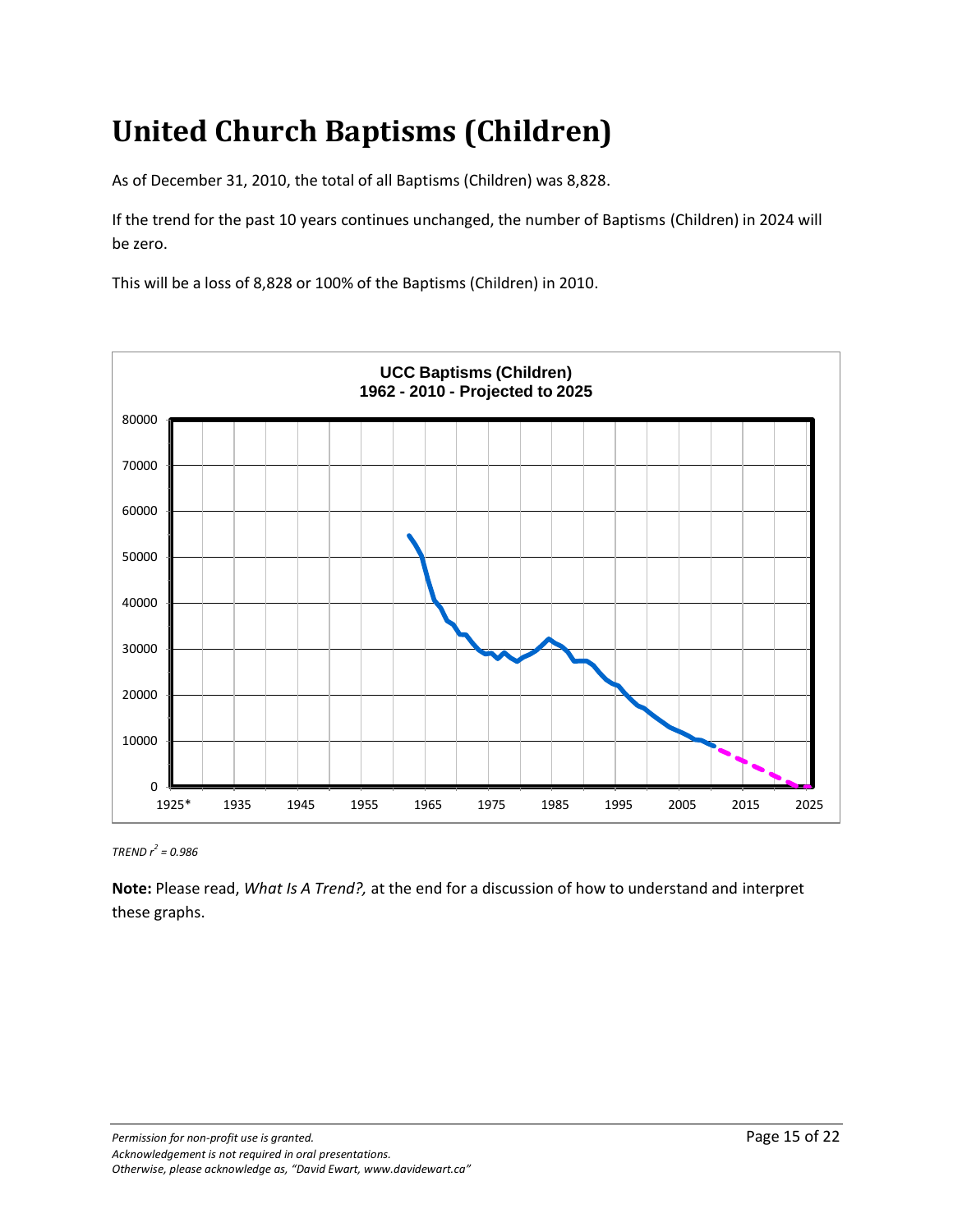# **United Church Baptisms (Adults)**

As of December 31, 2010, the total of all Baptisms (Adults) was 905.

If the trend for the past 10 years continues unchanged, the number of Baptisms (Adults) in 2019 will be zero.

This will be a loss of 905 or 100% of the Baptisms (Adults) in 2010.



*TREND r 2 = 0.990*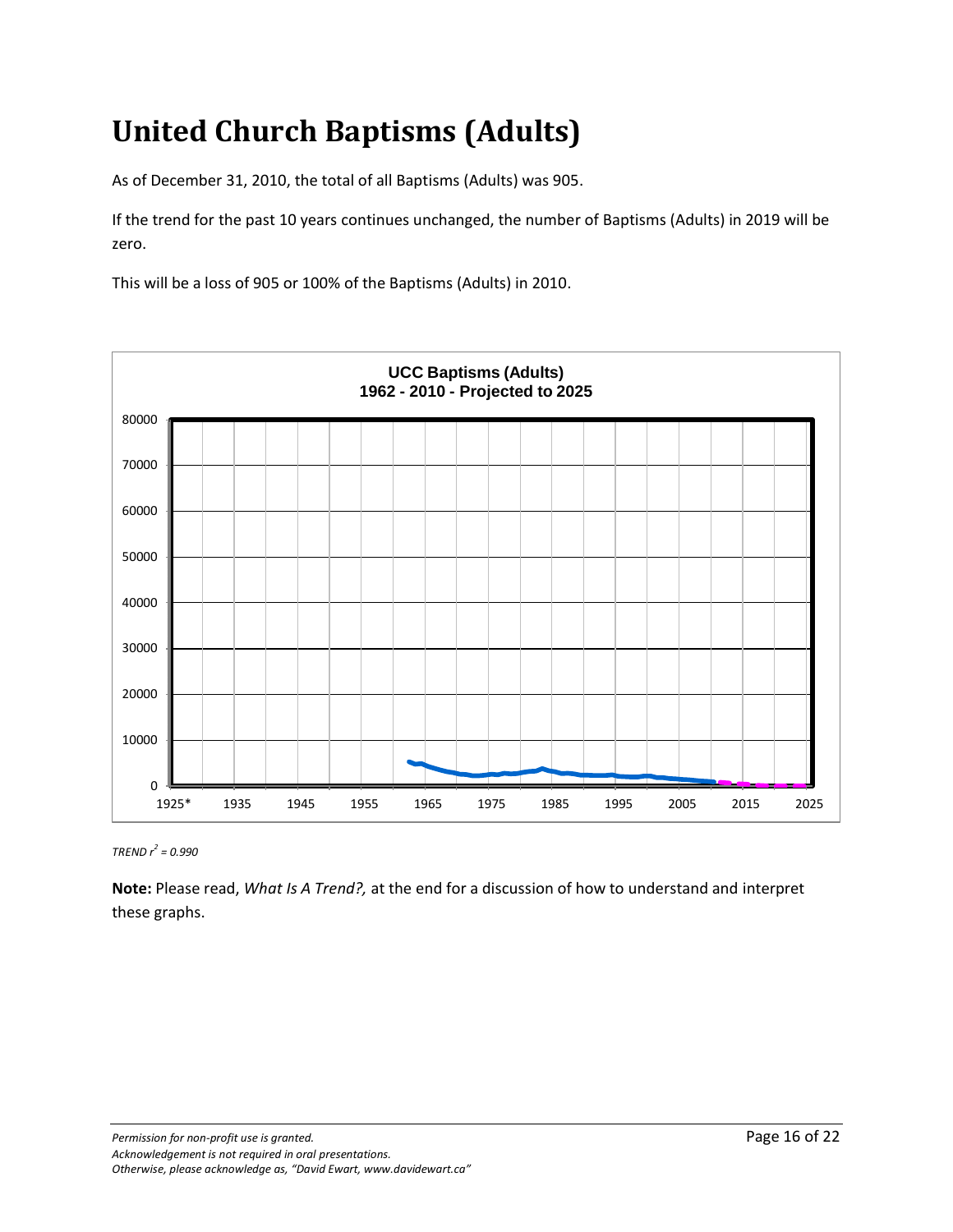## **United Church Weddings**

As of December 31, 2010, the total number of United Church Weddings performed was 7,837.

If the trend for the past 10 years continues unchanged, the number of Weddings in 2021 will be zero.

This will be a loss of 7,837 or 100% of the Weddings in 2010.



*TREND r 2 = 0.998*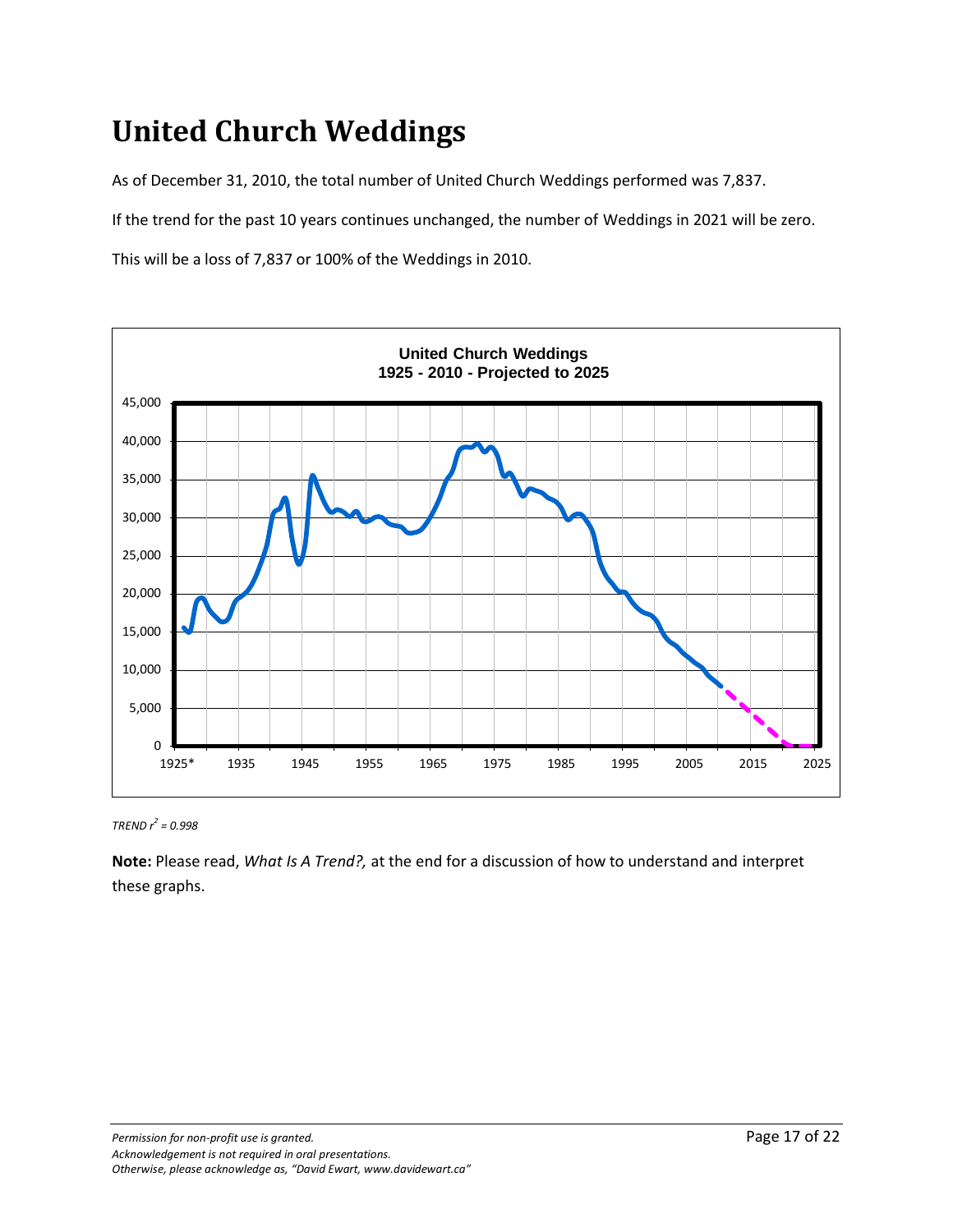## **United Church Funerals**

As of December 31, 2010, the total number of United Church Funerals performed was 18,910.

If the trend for the past 10 years continues unchanged, the number of Funerals performed in 2025 will be 8,676.

This will be a decline of 10,234 or 54% of the number of Funerals in 2010.



*TREND r 2 = 0.979*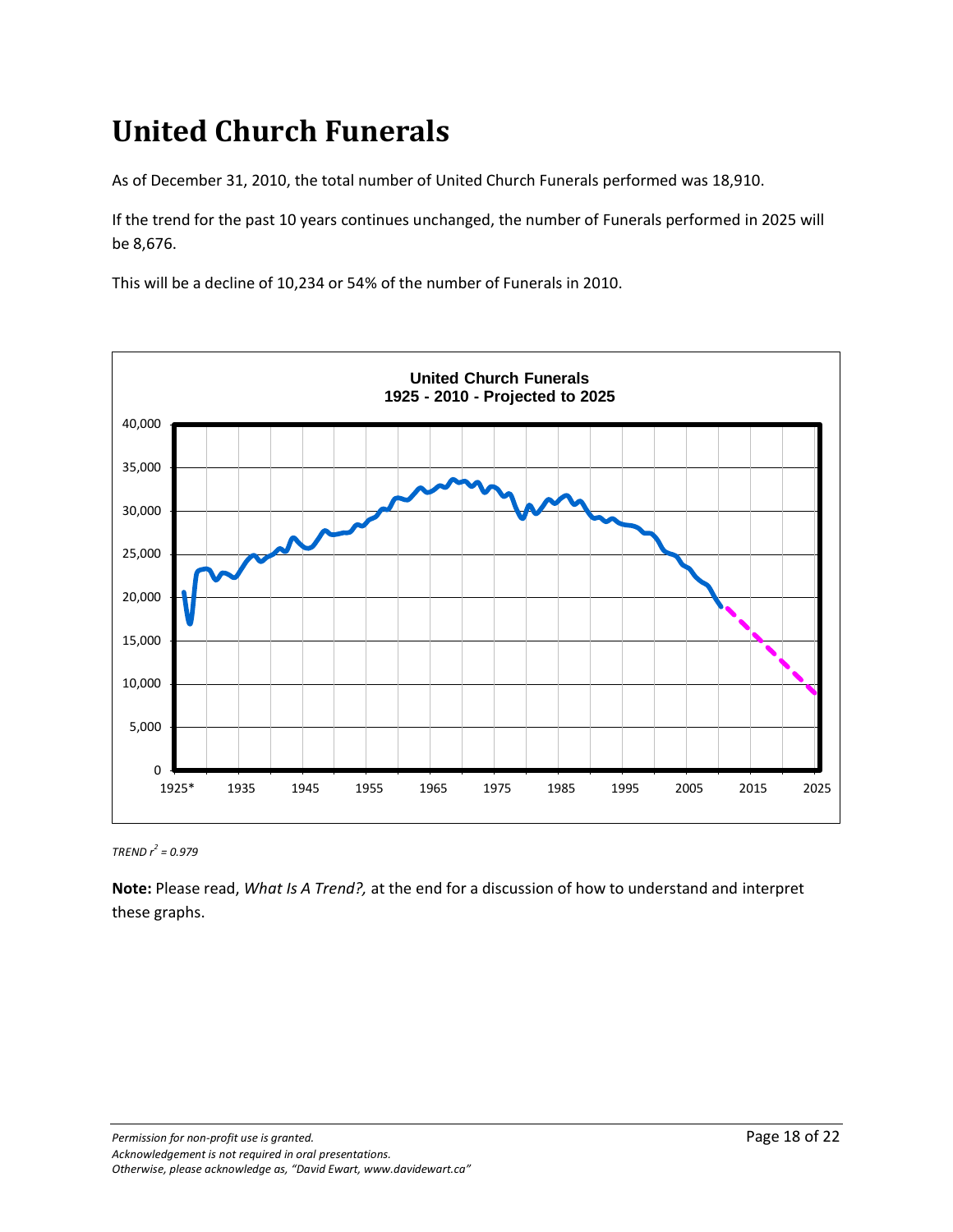## **United Church Women**

As of December 31, 2010, the total membership of United Church women's groups was 56,729.

If the trend for the past 10 years continues unchanged, the United Church women's group membership in 2025 will be 11,813.

This will be a decline of 44,916 or 79% of the membership in 2010.



*TREND r 2 = 0.997*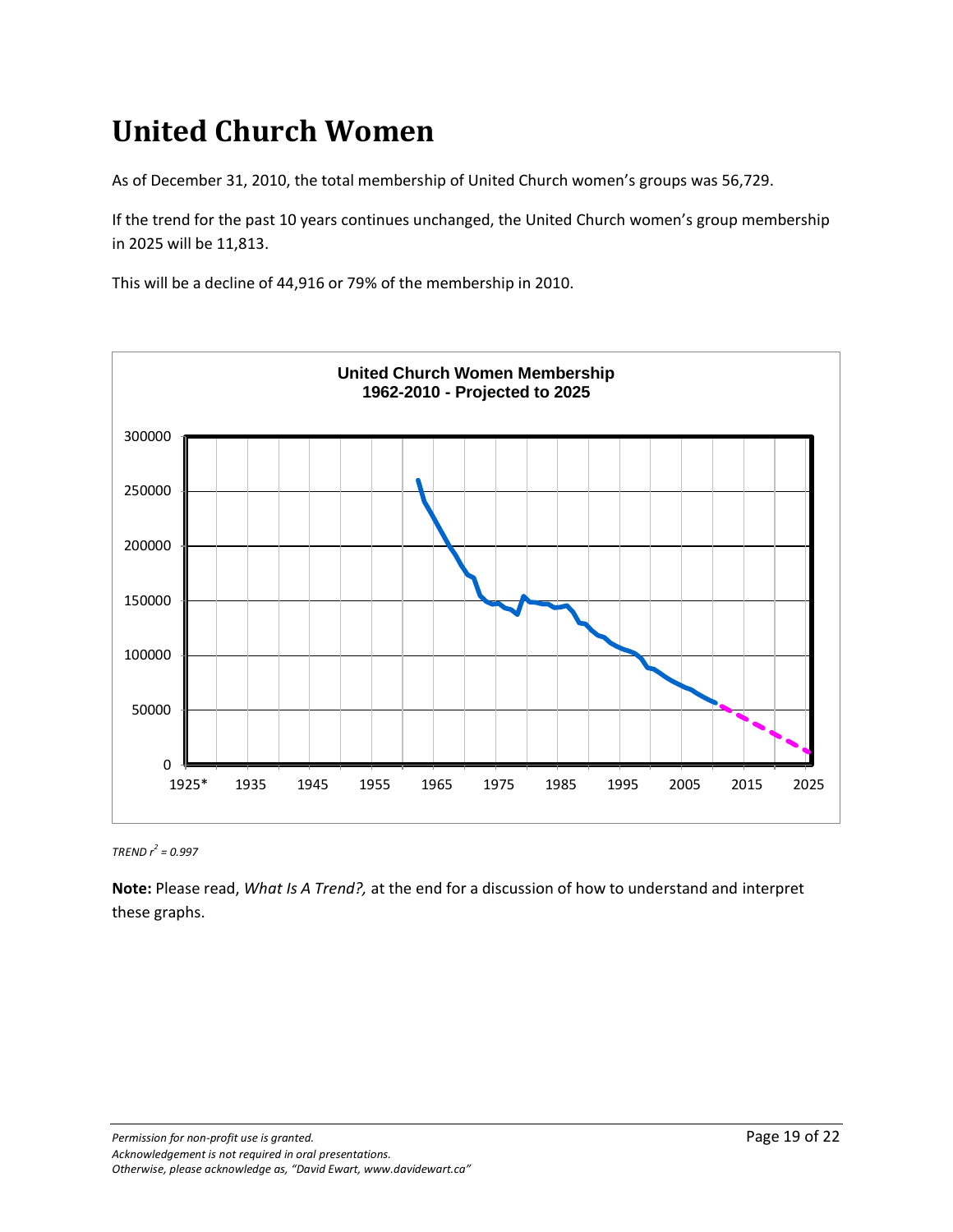#### **What Is A Trend?**

A "trend" is an indication of the general direction of change.

I use the Microsoft Excel TREND function. I do so because it does in fact give a good indication of the general direction of change, and because as a straight line it is easy to understand. And I do so for reasons that it is important to understand what a trend is NOT.

**A trend is NOT a single example.** A trend looks at a history of events – the more the better – and summarizes the overall change.

There will always be examples that contradict the overall trend. Because that is precisely what a summary is; it is roughly the average with examples that are better than the trend, and examples that are worse than the trend. And so, a trend is not proven false by examples that are "bucking the trend."

**A trend is NOT a prediction of the future.** It is an analysis of the present and recent past.

For example, suppose that ten years ago, your congregation had set a goal to increase average worship attendance from 65 to 100. Suppose the results for those 10 years was, 65, 86, 98, 121, 115, 116, 110, 112, 103, 102. This is great news as the goal was achieved quickly and is still above 100 at the end of 10 years. And the overall trend, shown as the dotted green line, is quite promising.



But what is the trend of the past 5 years? Are we still tending in the general direction of achieving our goal? This trend, shown as the dotted red line, is more worrisome.



Both trends are correct as showing the overall direction of change for 10 and 5 years. Projecting them into the future helps give a sense of whether we are moving in a desired direction or not. But.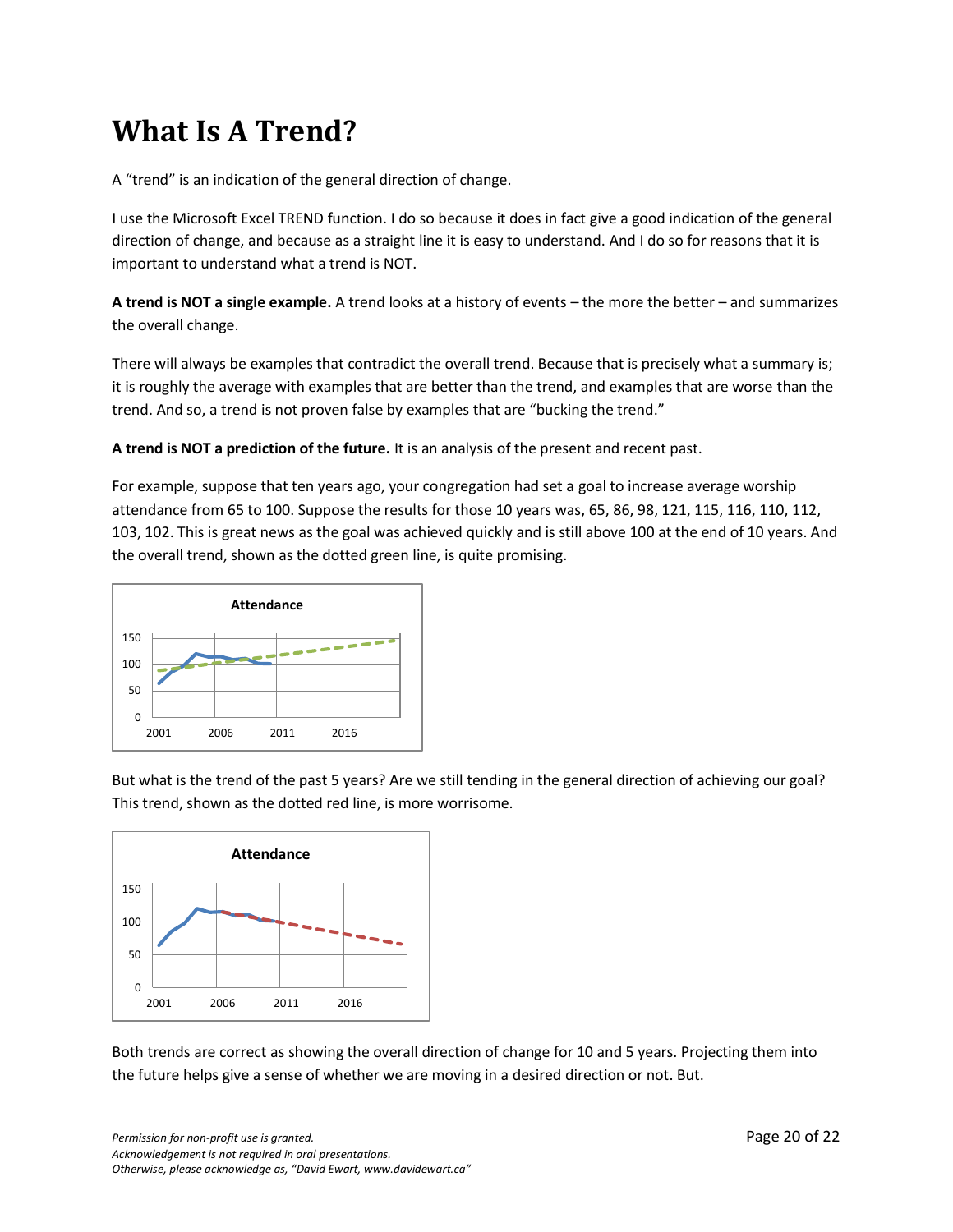The question to ask about these two trends is not: Which is correct? The question to ask is: What factors created the overall trends? And.

When searching for factors that may have created the overall trend, it is crucial to look at factors OUTSIDE the church as well as inside. For example, it may very well be that a change of leadership in the church was a key turning point. Or perhaps this is a small town and a major employer has shut down.

Which leads to my third point about trends.

**A trend is NOT just about the United Church.** It is also about changes in Canadian society and our neighbourhoods.

It is my strong conviction that when we look at United Church charts and trends and only ask:

What did we do wrong?

We are asking the wrong question. And so end up trying to solve the wrong problems.

If we only ask about what we did wrong, we will spend fruitless time, energy, and money trying to fix ourselves: get a new minister; get an overhead projector; get a new choir director; get a new board structure; etc., etc. But these solutions don't work over the long term because they are trying to solve the wrong question. They are trying to solve only one half of the whole question.

The question we must also ask is:

How has Canadian society and our neighbourhood changed?

There is no single source to present graphs of all the ways Canadian society has changed over the decades. There are many sources. Too many for me to gather here. But here is my quick summary:

- There has been a huge population shift from rural to urban.
- There has been increased diversity of ethnicities and their languages, cultures, and values.
- There has been increased secularization of the public realm, and privatization of religion as a personal opinion. Religion is no longer publically valued and is often characterized as problematic.
- There has been increased web-based social networking and decreased real-time face-to-face community-based networking.
- Initial gains of increased wealth across all sectors has shifted to concentration of wealth amongst the wealthiest and a decrease amongst the middle and lower classes. This results in more adults – and teens – working more and having less free time.
- There has been a shift from volunteer participation to consumer purchasing of services. Membership in volunteer organizations of all types has declined and grown older, and organizations have increasingly relied less on volunteers and more on fees. Sunday School is one of the last remaining non-fee organized children's programs.
- With the exception of congregations populated by recent immigrants, there has been an across the board decline in religious organizations of all faiths and theological spectrums. People are not being religious like they used to – and this trend applies to second and third generation immigrant populations.